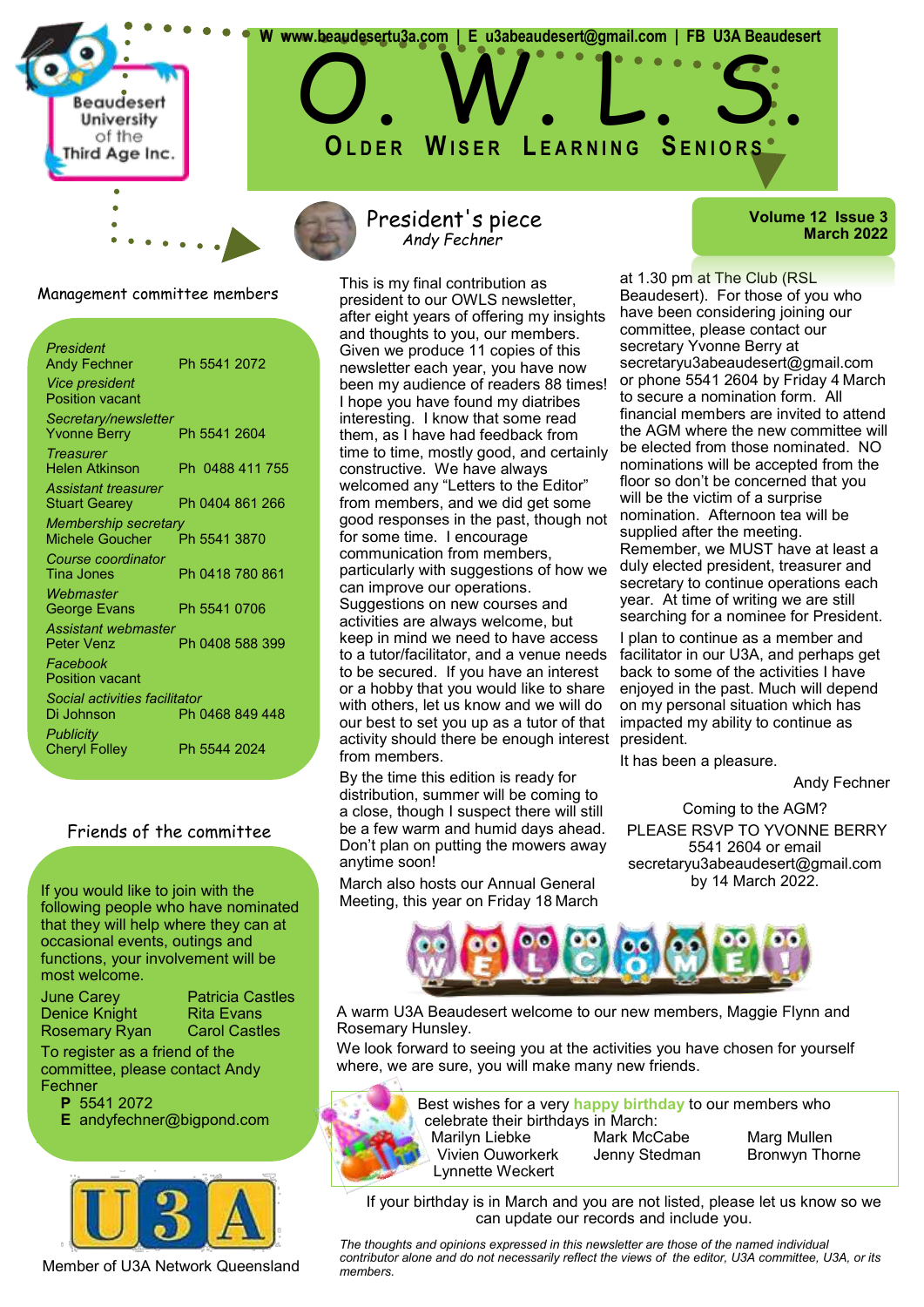## Current courses - term one 2022 24 January-1 April 2022

Course coordinator | Tina Jones Phone 0418 780 861 | Email t.j.16@bigpond.com

### **Aqua aerobics**

Tuesday and Thursday mornings, 7.30 am-8.30 am Beaudesert pool. Suggested wear clean sports shoes/aqua shoes, sun protection, hat, sunglasses. Pool entry \$3.50 pensioners

Contact John 0417 073 190

#### **Art group - all mediums**

Wednesdays 9 am-12 St Thomas's Anglican Church hall. Contact Denice 5546 9879 or 0402 012 267

#### **Card playing - Beaudesert**

Every Monday 12.30 pm-4.00 pm RSL function room. Enjoy 500 or Bolivia.

Contact Di 0468 849 448 to confirm attendance.

### **Card playing - Bolivia - Jimboomba**

Meets every Thursday 12 noon-4.00 pm at the Anglican Church Hall, Jimboomba Contact Di 0468 849 448

### **Computer/other technologies**

This group is now an advisory group only, for issues with computers - no computer repairs or house calls. Contact George 5541 0706, email dreeemboat@iinet.net.au

#### **Croquet club**

Play Tuesdays 8.00 am-11.00 am at Everdell Park Gleneagle Contact George or Rita 5541 0706

#### **Exercise for seniors**

Now in recess until term 2 2022. Refer to aqua aerobics. Contact John 0417 073 190

#### **French**

Every Monday 11.00 am-2.00 pm RSL Sub Branch rooms, 1st floor, corner William and Brisbane Streets, Beaudesert. Contact Jayne 5463 4841





### **Gardening group - BUGs**

Meet third Friday of each month 10.00 am-12 noon Beaudesert RSL club function room Contact Brendan 0418 192 999 or Carmel 0408 711 401

### **General discussion group**

Meets Tuesdays 9.30 am-11.30 am Beaucare Community room, 44 Tina Street. General discussions on any subject group members propose. Contact Andy 5541 2072

#### **Indoor bowls**

Friday mornings from 9.00 am at St. Thomas's Anglican Church Hall, Albert Street, Beaudesert Contact Terry 0428 627 673

#### **Jigsaw library**

Select a jigsaw (or a wasgij) to use from the library. To select and collect, contact Sandra 5541 0978

#### **Line dancing/dancing**

Tuesday from 12.45 pm \$3 per session The Centre, Brisbane Street Beaudesert Contact Marg 0422 415 145

#### **Mahjong - Jimboomba**

Meets every Tuesday 11 am-2 pm Davidson Road, Jimboomba. Contact Elizabeth 5546 9689

**Mahjong - Beaudesert**  Thursday afternoons 1 pm-3.30 pm Arts & Information Centre.

Contact Michele 0459 335 403

**Mosaics** Meet Mondays 1.30 pm-3.30pm at Arts & Information Centre, Beaudesert a hands-on course in a fascinating art form. \$3/session payable on the day. Contact Tina 0418 780 861

#### **Nordic walking/walking**

Meet Monday, Wednesday, Friday mornings. Contact Liz for start times. Nordic walkers will require a pair of poles, comfortable sports walking shoes, bottle of water. Walkers poles not needed.

Contact Liz 0488 155 506

#### **Scrapbooking**

Second Monday of each month, 9.30 am-11.30 am, 142 Lambert Road, Nindooinbah. \$10/session for materials payable on the day. Contact Anita 0408 452 584

#### **Social lunch**

The next social lunch will be held on Friday 11 March at the Jimboomba House Restaurant. (See page 4 for details). RSVP to Di phone/text 0468 849 448, email candyroxy1946@gmail.com

#### **Social tennis**

Wednesdays 8 am-12 noon venue Beaudesert tennis courts Boonah Road

Contact Paulette 0409 898 147

#### **Table tennis**

Thursdays 9 am-12 noon held at the St Thomas's Anglican Church hall. Contact Glenda 5541 4290, 0418 771 758 or Ken 5541 1498

#### **Travel and Adventure Group**

Meet second Monday each month on the deck, Beaudesert Library 10.00 am onwards. Contact Ray raymondarthy@gmail.com, ph 0447 554 480

#### **Trivia puzzling**

Wednesday afternoons from 1.30 pm at St Thomas's Anglican Church hall, Albert Street, Beaudesert Contact Jenny 0439 138 212

#### **Ukulele**

Meets Thursday afternoons St Thomas's Anglican Church hall, Albert Street, Beaudesert, 1 pm-2.30 pm. Contact Finella 0439 414 491 **<sup>2</sup>**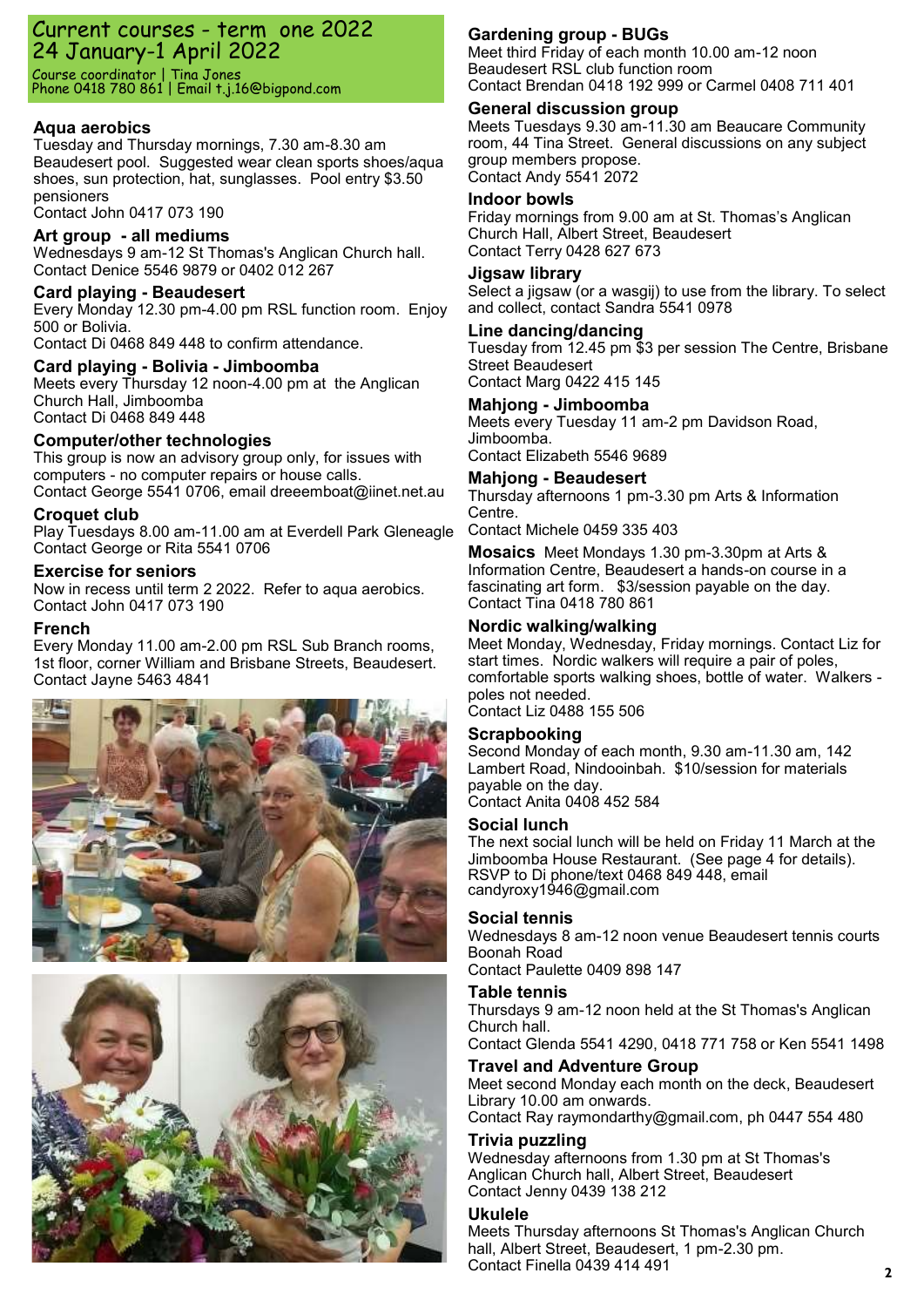## Local retirees are happy and active Diane Rewko

A number of Beaudesert U3A members are octogenarians or in their late 70s and are consistently attending activities that are challenging both the body and brain. They are there because they believe that people who enjoyed life and a lifetime of learning would lead richer and prolonged lives. *Fun fact* - the Macquarie Concise Dictionary states that an Octogenarian is 1)" the age of 80 years" and 2) "between 80 and 90 years".

People such as:



Pat Caverly, turning 90 this year is a wonderful example of someone who in her words "enjoys life and feels blessed" to be able to do the things that she does, like tennis and table tennis once a week and Bolivia cards twice a week. On top of this she enjoys going out to lunch with friends. With four children, ten grandchildren and eight great grandchildren she obviously has energy and as she says "age doesn't worry me". As well as having a lot of fun, it is "the mutual companionship that U3A offers which is the most important of all" Pat says.

*Pat enjoying tennis and bolivia*





Alf Brackin and Dina Buchanan are members who "roll up" each Friday for a game or two of indoor bowls. Alf, who has played the

game for



many years, firstly with the Uniting Church Men's Group and more recently with Beaudesert U3A says "we're here for the fun - it's not competitive"

Dina, who first learnt to play at the Gold Coast, says "the companionship is the most important thing that we get out of it". Sound familiar? Also active in another area, Dina holds the vice president position of the Beaudesert branch of the QCWA.

Playing alongside Dina, new member Derani Gearey is liking it so far and everyone is enjoying playing on the new mat which the group has had for the last couple of months.

the case of the octogenarians, young at heart, are embracing the opportunity to learn new things and socialise all in a convivial and non-competitive environment, something which

Sandra Grieve (*right)* is a member who believes in "keeping my mind sharp". She is an enthusiastic member of the lively U3A discussion group, which is held at the Blue Care community health centre; she is also the co-ordinator who keeps track of a library of 70 jigsaws with mainly 1,000 pieces each. Sandy is one of U3A's best wasgij solvers - people who can build up a jigsaw without a picture to guide them.

After having spoken to these enthusiastic and interesting people, it is obvious that a good attitude can take you a long way in life. All members, no matter how young or in

U3A is proud to promote.

*Sandy Grieve*

## Happy birthday to us! Diane Rewko

Beaudesert U3A Inc began in March



2011 primarily for people who were retired or not working full time, like U3As anywhere in the world. The variety of activities

tutors/facilitators who could give their time to running an activity.

Today, the choice of activities has increased and while it is still the same that availability of tutors/facilitators equals activities, the level of passion and dedication of said tutors/facilitators remains high. Those who put their hands up for the numerous and varied roles play an important role in keeping an organisation like the U3A running smoothly.

The first president of Beaudesert U3A

was Carol Rustachelli, supported by vice president Hennie van Dyk, secretary Tricia Edward and treasurer Tex White.

Congratulations to all past and present office bearers and committee members and know that your efforts are appreciated by all members.

offered were dependant on Last, but certainly not least, are the members who are consistently turning up for activities that are both stimulating and enjoyable and everyone seems to be having a lot of fun. The social and learning aspects are highly valued by U3A and let's see what can be achieved in the next eleven years and beyond...



*"Why is U3A called a university"?*  TIMELINE:

- 1973: began in Toulouse, France with strong university affiliations and a focus on traditional academic subjects.
- 1980s: emerged in the United Kingdom. The British model favoured the concept of "sharing without formal education" and was adopted by Australia, New Zealand and the United States.
- 1984: First U3A in Australia started in Melbourne with subsequent expansion into other states and territories; and
- 2009: Virtual U3A, provided access to programs for those who, for one reason or another, couldn't attend live classes.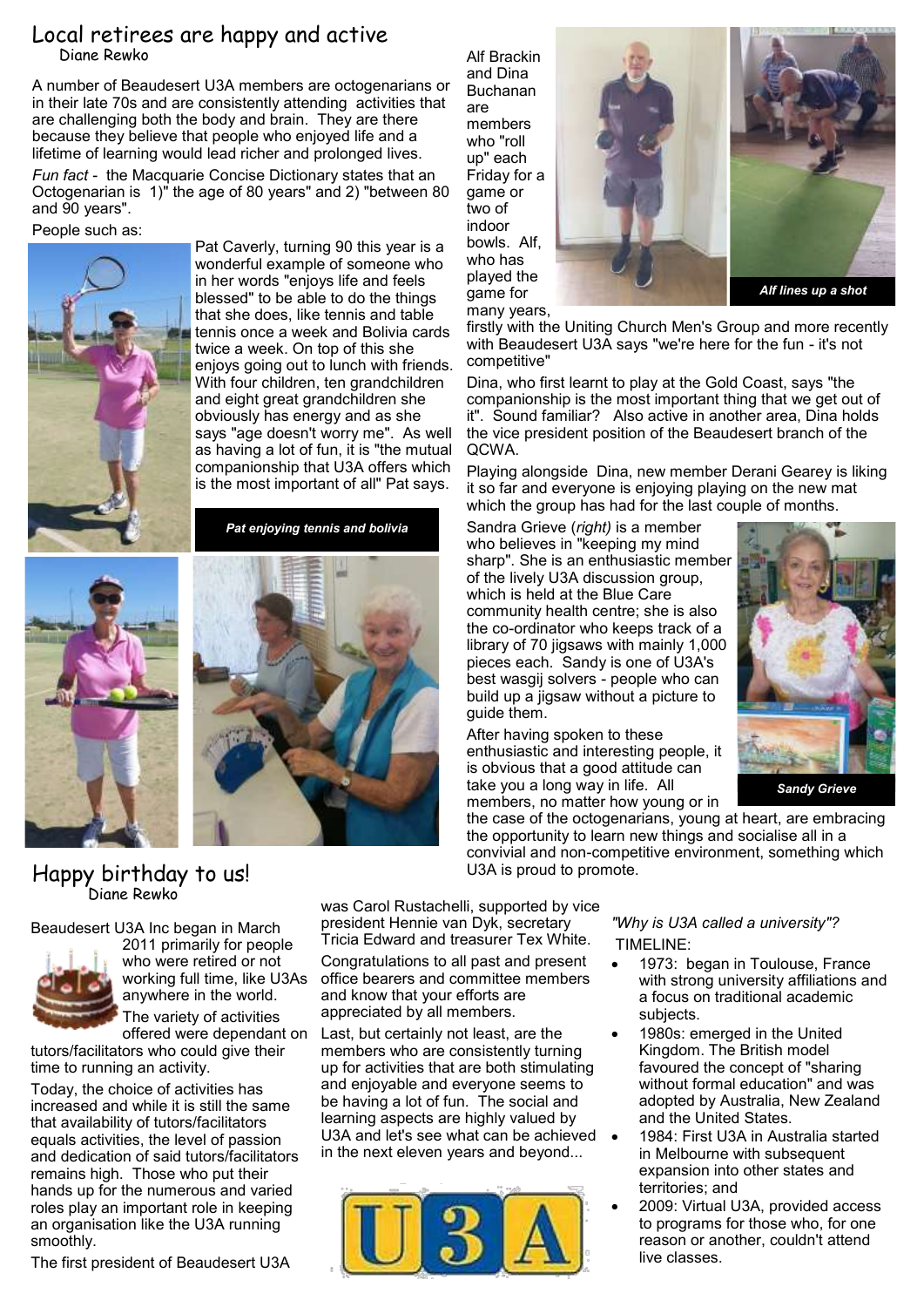## Social lunch February *Di Johnson*





Jimboomba Tavern was the venue chosen for our first social lunch for 2022.

It was a great success. We had 43 attendees, the majority of whom (bar latecomers )were served just after 12.30 pm. It was lovely to see some of

our new members attending, a great way to meet other U3Aers. The cost, and quality of food and service, was excellent.

Some people also had desserts which looked delicious but I thought would have been difficult to find room for! All in all a very successful start to our new U3A







**The March social lunch will be held at the Jimboomba House Restaurant which has been a popular choice in the past. If you would like to attend please RSVP to Di phone/text 0468 849 448, email candyroxy1946@gmail.com. Partners and friends are welcome to attend.**



## U3A French group serves some sweet culture Diane Rewko

#### *Celebrations and superstitions*

La Chandeleur, also known as Candlemas in English, is an old Christian holiday, celebrating the presentation of the baby Jesus in temple. Held on February 2, exactly 40 days after Christmas, customs like the lighting and blessing of candles at church are mostly followed to this day.

Stemming from its pagan traditions, people would have rejoiced in the coming harvest and warmer days. As crepes and pancakes were thought to symbolise the sun, it was believed that if these treats were made from flour left over from a previous harvest then prosperity was ensured.

La Chandeleur is associated with crepes and can be referred to as Le jour des Crepes (Crepe Day). Not



surprising that, in French culture today, family and friends will share in the making and eating of crepes.

Superstitions surround La Chandeleur and the most famous of superstitions involve, you guessed it, crepes. It is said *"if you hold a coin in one hand, while using the other, your dominant hand, to successfully flip a crepe in a frying pan, you'll have a* 

*prosperous year".* Good to know!



If you would like to make some crepes/pancakes, here is the recipe:

| . <b>.</b>     |  |
|----------------|--|
| 11/4 cups milk |  |
| 1 cup flour    |  |
| 2 tspns sugar  |  |

2 eggs 20g butter, melted Pinch salt

Sift the flour into a bowl and make a well in centre. Whisk in the milk and eggs. Stir in the butter. Don't overwork batter.

Cover and place in fridge for one hour to rest. Heat a little extra butter in a non-stick frying pan over medium heat until foams. Pour the mixture into a heated pan so it covers two sides and when brown flip over.

Fold crepes into triangles. Sprinkle with caster sugar or drizzle with honey. Serve with good squeeze of lemon if like.

Bon appetit. **4**

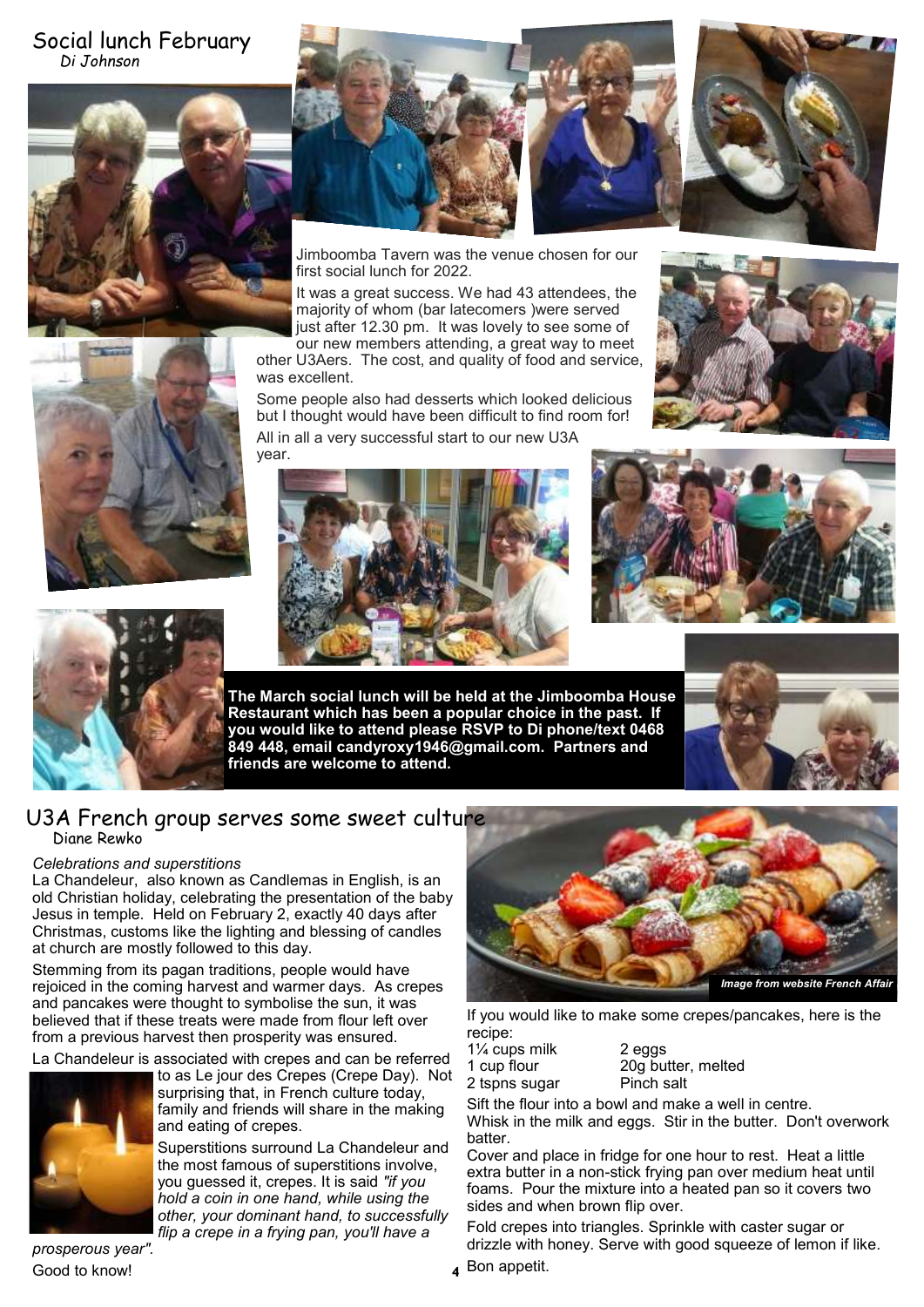## When Beaudesert kitchens ruled Cheryl Folley

Once upon a time, there was an activity in U3A Beaudesert called Our Kitchens Rule - and I

loved it! As the name suggests, it was all about cooking, but more than that, it was about socialising and friendship.

The two instigators were creatively-gifted Tina Jones and Laurel Fechner and the 12 or so members were all either keen cooks or cooks keen to learn more (or both).

Every month we would gather at either Tina or Laurel's houses to make something new, and then enjoy eating it, often with a pleasant beverage.... Both houses have large kitchen/living areas, so there was space for everyone to gather around while the two tutors took us through

the day's recipe step-by-step. We each had a folder to take home the recipes, although many of mine have since found a new home with my teenage granddaughter, who loves to cook.

So thanks for the memories of 2014-2016 to our organisers/tutors. The activity came to a natural conclusion after three years when both Tina and Laurel had taken on other responsibilities. I wonder if there is anyone out there who would like to take on the mantle and re-start this social event?

And below is one of those recipes - super easy, with six ingredients and a tangy dressing.

PEAR, WALNUT AND PARMESAN SALAD 80g baby spinach leaves 75g baby rocket 1 large capsicum cut into thin strips 2 ripe pears, quartered, core removed, thinly sliced 40g parmesan shavings

# BUGs



Friday 18 February was the day for the first get-together for the BUGs group - and what an enthusiastic turnout it was. Emphasis was placed on organising the calendar for the rest of the year and several members put their hand up to have the group visit each of their gardens.

Cheryl Bizzell gave a brief talk on the care of roses and things floral in the garden and shared her "recipe"



MUSTARD DRESSING 1 tablespoon white wine vinegar 11/2 tblspns lemon juice 1 tblspn olive oil 11/2 teaspoons wholegrain mustard 1tsp castor sugar Freshly ground black pepper

Put dressing ingredients into a jar and shake, or whisk in a small bowl. Wash leaves and place into a large serving owl. Add capsicum and pear, toss to combine. Top with parmesan and walnuts and drizzle over the dressing to serve.



for an organic spray. Congratulations to Cheryl too as she has been appointed chief steward of the horticultural section of the Beaudesert show. Fiona Fernie and Marilyn Liebke have agreed to be stewards. Cheryl's hot chilli and garlic spray

Add 1 tspn dishwashing liquid, 1 tspn vegetable oil, 1 whole knob garlic, 4-5 hot chillis. Blend in blender. Soak all for 24 hours or longer in 1 litre of water, strain, spray on vegies. May have to dilute a little. A hot onion can replace chillis.

A special thank you was extended to Marilyn Liebke and Marg Collins who have kept the group going (and growing) during 2021 and who have now handed the reins over to Brendan Dever. A big vote of appreciation to Brendan for stepping up into the role.

## Dingbats - solution on page 6



 $from$  website www.quizmasters.biz